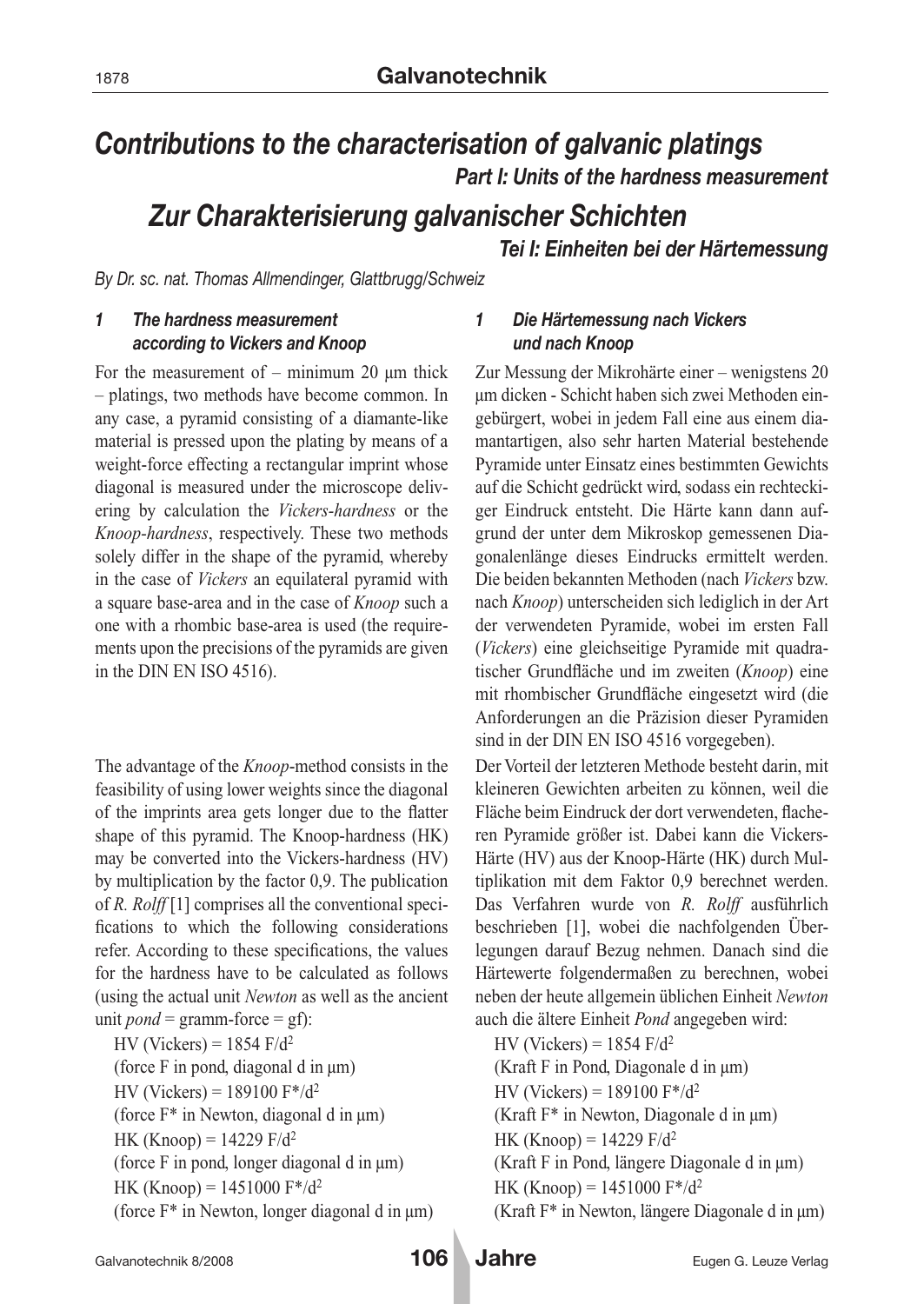Thereby, the conventional relations are used 1 Newton  $(N) = 1$  kgm/s<sup>2</sup> and 1 kilopond (kp) = 9.81 N. However, the values getting calculated by means of these formulas are independent on the unit *pond* or *Newton*, respectively.

## *Example:*

If a diagonal-length of 25 µm is measured using a Vickers-diamante with a weight-force of 50 g (corresponding to 50 p), the Vickers-Hardness is calculated as  $148 \text{ p}/(\mu\text{m})^2$ . On the other hand, using the relation 50  $p = 0.49$  N, one gets according to the above formula 148  $N/(um)^2$ . I.e. the same numerical value is delivered but with other units.

Conventionally, the result of such a measurement is appointed by specifying the mass applied in kg but not mentioning the unit. For the above example, it would be written

 $HV(0.05) = 148$ 

## *2 Inconsistencies concerning the given method of calculation*

If one compares the two results of the example given above, the inconsistency of the different units, combined with the same numerical values, must attract attention, since the equation yields 148  $p/(\mu m)^2$  = 148 N/( $\mu$ m)<sup>2</sup> meaning that 1 p = 1 N. This inconsistency is *removed* by omitting the physical units and using the names *Vickers* or *Knoop* instead of real physical units.

A further inconsistency is given by the fact that the Vickers-Hardness is not equal to the Knoop-Hardness since it has to be converted multiplying by a constant factor (as mentioned initially).

However, the micro-hardness indeed exhibits a physical unit, namely this one of a *pressure*, defined as power per area. Correctly, the hardness should be noted in terms of pressure being theoretically independent on the method of investigation.

## *3 Physical model*

For being able to remove these inconsistencies, a model shall be used corresponding to the procedure of the hardness-measurement and allowing \* Dabei ist ein Newton (N) bekanntlich 1 kg m/s2 bzw. 0,102 kp = 102 p bzw. ein Kilopond (kp) = 9,81 N. Der gemäß dieser Formeln erhaltene Zahlenwert ist jedoch unabhängig davon, ob man mit Pond oder mit Newton rechnet.

## *Beispiel:*

Misst man bei Verwendung eines Vickers-Diamanten und bei Einsatz einer Masse von 50 g (entsprechend einer Kraft von 50 p) eine Diagonalenlänge von 25 µm, so errechnet sich daraus eine Vickers-Härte von 148  $p/(µm)^2$ . Berücksichtigt man, dass 50 p umgerechnet 0,49 N entsprechen, so erhält man gemäß der zweiten obigen Berechnungsformel 148 N/ $(\mu m)^2$ , also denselben Zahlenwert.

Bei der Angabe des Messwertes ist es üblich, die eingesetzte Masse in kg zu vermerken, während die physikalische Einheit weggelassen wird. Das Resultat beim obigen Beispiel hieße somit

 $HV(0,05) = 148.$ 

## *2 Unstimmigkeiten bei der Berechnungsmethode*

Hält man sich beim obigen Beispiel die beiden Ergebnisse vor Augen, so fällt die dimensionsmä- $\beta$ ige Unstimmigkeit auf, wonach 148 p/( $\mu$ m)<sup>2</sup> gleich 148  $N/(µm)^2$  sein sollen. Dies würde ja nichts anderes heißen, als dass 1  $p = 1$  N sein müsste. Diese Unstimmigkeit wird dadurch behoben, dass die physikalischen Einheiten einfach weggelassen werden und dass nur noch von *Vickers* – bzw. von *Knoop* – die Rede ist.

Eine weitere, damit zusammenhängende Unstimmigkeit besteht darin, dass die Vickers-Härte nicht gleich der Knoop-Härte ist, sondern – wie eingangs erwähnt – durch Multiplikation mit einem konstanten Faktor umzurechnen ist.

Die Mikrohärte weist aber in der Tat eine eindeutige physikalische Einheit auf, und zwar die eines *Drucks*, bekanntlich als Kraft pro Fläche definiert. Die Härte müsste somit in Einheiten des Drucks angegeben werden, und ihr Wert müsste theoretisch unabhängig von der Bestimmungsmethode sein.

## *3 Physikalisches Modell*

Um diese Unstimmigkeiten zu beseitigen, soll zwecks Herleitung einer physikalisch sinnvollen Berechnungsformel ein Modell herangezogen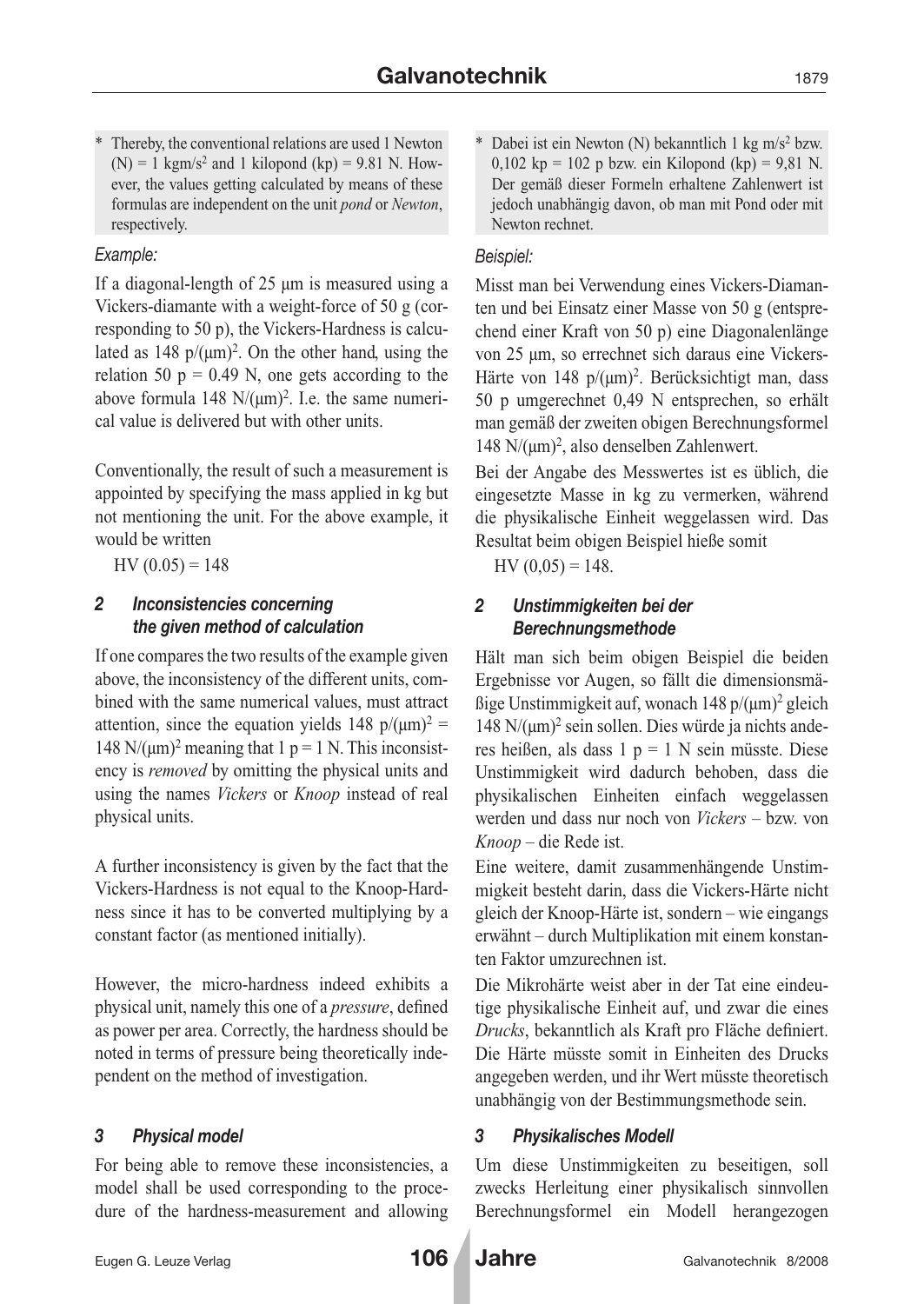the derivation of the calculation formula. Even if the resulting value finally exhibits the same dimension – namely this one of a pressure -, the meaning is another one: *hardness* represents a *property* (of the plating), whereas *pressure* generates a dynamic process with a *static result in form of an imprint*. Physically, this measuring-procedure is consistent with a *dislocation-work per displaced volume*. The model used here is based on the below shown drawing of a pyramid with a rhombic area such as the

Knoop-diamante, pointing downwards. Based on this model, generally valid calculation-formulas are derived, whereas the formulas for the more special case of the Vickers-diamante (with a quadratic area) can then be derived from the general case.

#### *3.1 Caculation approach for the true hardness*

The calculation for hardness is, in words:

hardness  $H =$ 

dislocation work per displaced volume respectivly formally:

 $H = \int F \cdot \partial h / V$  <1> with  $F$  = weight-force.

*3.2 Calculation of the volume*

The volume of the impact is:

$$
V = \int A \cdot \partial h
$$
  
with A = area according to Figure 1.

Thereby the following relations are valid:

$$
A=d_1{\cdot}d_2/\,2\qquad \qquad <3>
$$

$$
d_1 / 2h = \tan \beta / 2 \qquad \qquad \text{<4>}
$$

$$
d_2 / 2h = \tan \alpha / 2 \qquad \qquad <5a>
$$

Combined together, an expression for the area A is

obtained:  $A = 2 \cdot h^2 \cdot \tan \alpha/2 \cdot \tan \beta/2$  <6>

and – using *equation <2>* – an expression for the volume V:

werden, welches dem Vorgang der Härtemessung entspricht. Zwar ist das Ergebnis dimensionsmäßig dasselbe (Druck), doch ist die Bedeutung des Begriffs eine andere: *Härte* ist eine *spezifische Schichteigenschaft*, während *Druck* infolge des dynamischen Messvorgangs ein *statisches Resultat in Form eines Eindrucks* erzeugt. Physikalisch entspricht dieser Messvorgang einer *Verschiebungsarbeit pro verdrängtes Volumen.* Zugrunde gelegt wird die in *Abbildung 1* gezeigte allgemeine (nach

> unten weisenden) Pyramidenform mit rhombischer Grundfläche, wie sie für die Bestimmung nach *Knoop* eingesetzt wird. Die Formeln für die spezielle Form mit quadratischer Grundfläche, wie sie für die Bestimmung nach *Vickers* eingesetzt wird, können ohne weiteres aus den Formeln für die allgemeine Form abgeleitet



Fig. 1: pyramid with a rhombic area (Knoop-diamante) Abb. 1: Pyramidenform mit rhombischer Grundfläche (nach Knoop)

### *3.1 Berechnungsansatz*

Die Härte wird berechnet gemäß (in Worten):

Härte H =

Verschiebungsarbeit pro verdrängtes Volumen bzw. formal:

werden.

$$
H = \int F \cdot \partial h / V
$$
  $\langle 1 \rangle$ 

wobei F die Kraft des aufgelegten Gewichts ist.

### *3.2 Volumenberechnung*

Das Volumen des Eindrucks ergibt sich zu:

$$
V = \int A \cdot \partial h \qquad \qquad <2>
$$

wobei A die Fläche gemäß *Abbildung 1* bedeutet. Dabei gilt:

$$
A = d_1 \cdot d_2 / 2 \qquad \qquad \langle 3 \rangle
$$

$$
d_1 / 2h = \tan \beta / 2 \qquad \qquad \text{<4>}
$$

$$
d_2 / 2h = \tan \alpha / 2 \qquad \qquad <5a>
$$

Daraus ergibt sich für die Fläche A:

$$
A = 2 \cdot h^2 \cdot \tan \alpha / 2 \quad \text{(6)}
$$

Sowie – unter Verwendung von *Gleichung <2>* – für das Volumen V:

Galvanotechnik 8/2008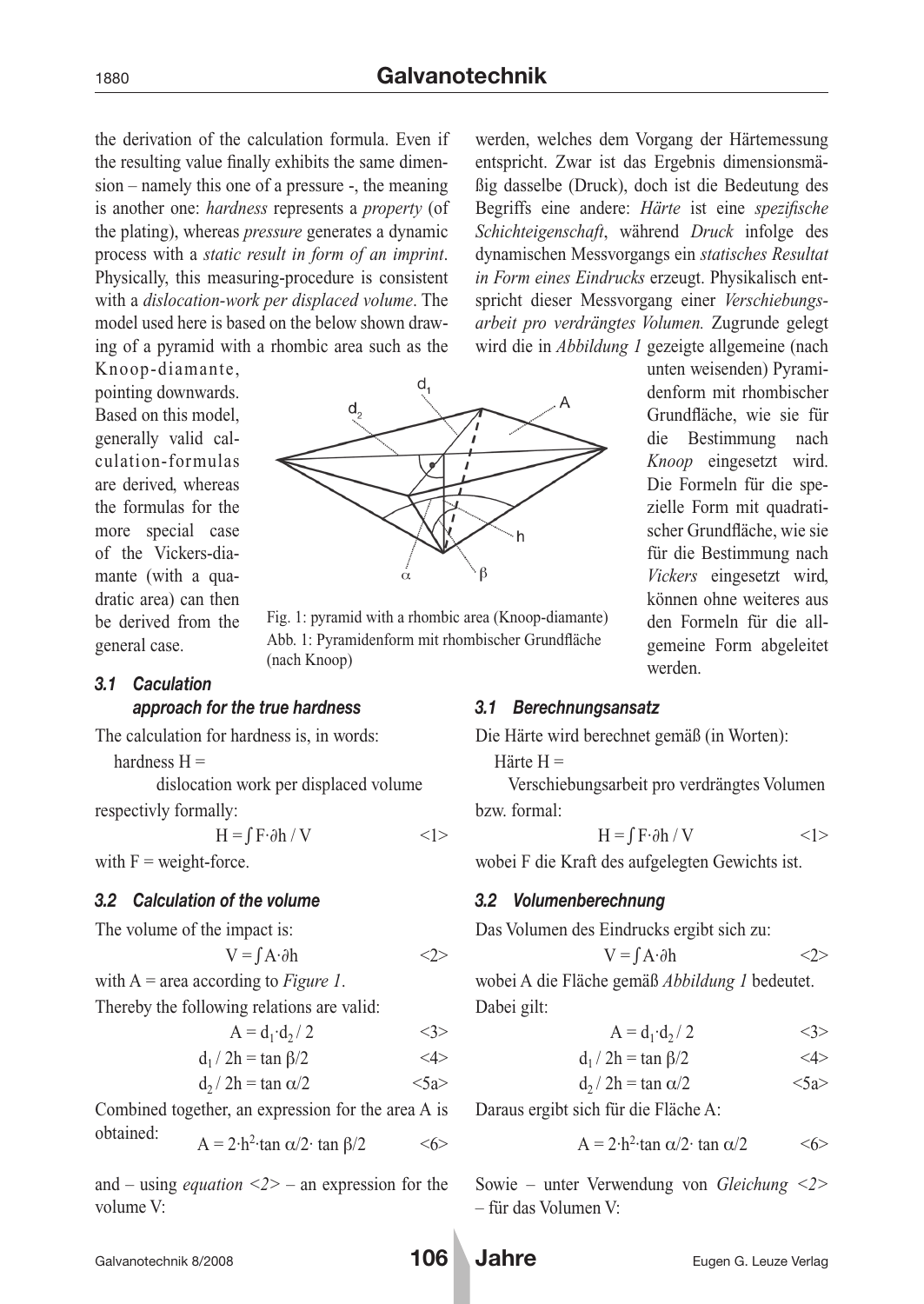$$
V = \int 2 \cdot h^2 \cdot \tan \alpha / 2 \tan \beta / 2 \cdot \partial h
$$

respectivly

 $V = 2/3$  h<sup>3</sup>·tan  $\alpha/2$  tan  $\beta/2$  <7a>

If *equation <7a>* is expressed by terms of *equation <6>,* the following simple formula is obtained:

$$
V = A \cdot h / 3
$$
  $\langle 7b \rangle$ 

This formula is found in textbooks, too, but there it is related to equilateral pyramids. Obviously, it is also valid for pyramids with rhombic areas such as the Knoop-diamante.

### *3.3 Calculation of the true hardness H*

Inserting *equation <7b>* in *equation <1>* yields:

H = 
$$
\int 3 \cdot F \cdot \partial h / (2 \cdot h^3 \cdot \tan \alpha / 2 \tan \beta / 2)
$$
  
H =  $3 \cdot F / (4 \cdot h^2 \cdot \tan \alpha / 2 \tan \beta / 2)$   $\langle 8 \rangle$ 

However, not the extension in depth h is measured but the diagonal  $d_2$ . So the following substitution is necessary, using *equation <5a>*:

 $h = d_2 / 2 \tan \alpha / 2$  <5b>

i.e.

$$
h^2 = d_2{}^2 / 4(\tan \alpha/2)^2
$$
  $\langle 5c \rangle$ 

By converting the indefinite integral into a definite integral, one gets

$$
H = 3 \cdot F \cdot \tan \alpha/2 / d_2^2 \tan \beta/2 \qquad \qquad <9>
$$

In the case of the *determination by the Vickers-diamante*, it is  $\alpha = \beta$  and  $d_1 = d_2 = d$ , leading to the reduced expression

$$
H = 3F / d^2
$$
  $\langle 10 \rangle$ 

### *Example 1:*

If a weight-force of 100 ponds is used and a diagonal-length of 25  $\mu$ m is measured, *equation* <10> yields a true hardness of 480 kp per mm2 . However, the calculation according to the Vickers-formula yields  $HV = 296.6$ . Thus, the resulting convertingfactor between the Vickers-value and this value is 1.618.

In the case of the *determination by the Knoop-diamante,* it is

 $\alpha$  = 172°30′ and therefore tan  $\alpha/2$  = 15,257

 $\beta$  = 130° and therefore tan  $\beta$ /2 = 2,1445 leading to the following expression:

$$
H = 3F/d_2^2 \cdot 7,1145
$$
  $\langle 1 \rangle$ 

$$
V = \int 2 \cdot h^2 \cdot \tan \alpha / 2 \tan \beta / 2 \cdot \partial h
$$

bzw.

$$
V = 2/3 h3 tan \alpha/2 tan \beta/2
$$
  $\langle 7a \rangle$ 

Drückt man *Gleichung <7a>* auf Grund von *Gleichung <6>* aus, so ergibt sich die einfache Form:

$$
V = A \cdot h / 3 \qquad \qquad \langle 7b \rangle
$$

Diese Formel findet man auch in Lehrbüchern, und zwar für gleichseitige Pyramiden. Sie gilt offensichtlich auch allgemein für Pyramiden mit rhombischer Grundfläche – also auch für den Knoop'schen Diamanten.

### *3.3 Berechnung der Härte*

Setzt man den Ausdruck für das Volumen aus *Gleichung <7b>* in *Gleichung <1>* ein, so erhält man:

$$
H = \int 3 \cdot F \cdot \partial h / (2 \cdot h^3 \cdot \tan \alpha / 2 \tan \beta / 2)
$$
  
H = 3 F / (4 h^3 \tan \alpha / 2 \tan \beta / 2)

$$
H = 3 \cdot F / (4 \cdot h^2 \cdot \tan \alpha / 2 \tan \beta / 2) \qquad \text{<8>}
$$

Gemessen wird allerdings nicht die Eindringtiefe h, sondern die Diagonale  $d_2$ . Die entsprechende Substitution führt zu *Gleichung <5a>*:

$$
h=d_2 \mathbin{/} 2 \tan \alpha/2 \qquad \qquad <5b>
$$

bzw.

$$
h^2 = d_2{}^2 / 4(\tan \alpha / 2)^2
$$
  $<5c>$ 

Dadurch erhält man – nach Überführung des unbestimmten Integrals in ein bestimmtes –

$$
H = 3 \cdot F \cdot \tan \alpha/2 / d_2^2 \tan \beta/2 \qquad \qquad <9>
$$

Im Falle der Bestimmung mit dem Vickers-Diamanten ist  $\alpha = \beta$  und  $d_1 = d_2 = d$ , sodass sich *Gleichung <9>* vereinfacht zu

$$
H = 3F / d^2
$$
  $\langle 10 \rangle$ 

### *Beispiel 1:*

Wird bei einer Belastung von 100 Pond eine Diagonallänge von 25 µm gemessen, so ergibt dies nach *Gleichung <10>* eine Härte von 480 kp pro mm2. Die Berechnung nach Vickers ergibt dagegen die Zahl 296,6. Somit ergibt sich ein Umrechnungsfaktor von 1,618 zwischen der Vickers-Härte und dem obigen Wert.

Im Falle der *Bestimmung mit dem Knoop-Diamanten* gilt

 $\alpha$  = 172°30' und somit tan  $\alpha/2$  = 15,257

$$
\beta = 130^{\circ}
$$
 und somit tan  $\beta/2 = 2,1445$ 

was folgenden Ausdruck ergibt:

$$
H = 3F/d_2^2 \cdot 7{,}1145
$$
  $\langle 1 \rangle$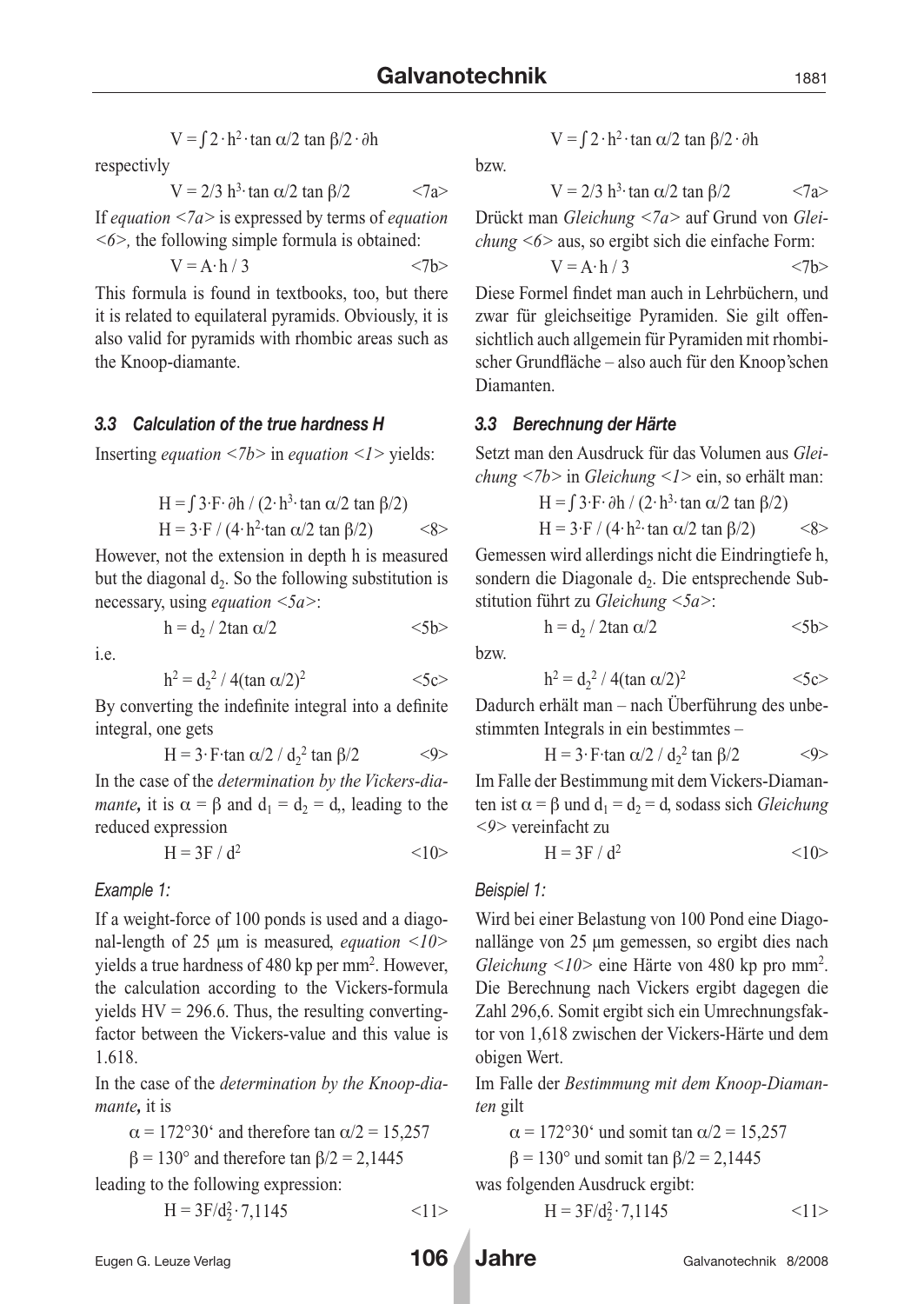By comparison of *equations <10>* and *<11>,* a relation between the two diagonal-lengths is obtained in the case where the weight-forces are equal:

$$
d_2 = 2{,}667 \cdot d \qquad \qquad <12>
$$

### *Example 2:*

If at the same layer as in example 1 the measurement is carried out with a Knoop-diamant applying a weight-force of 100 ponds leading to a diagonallength of 25 x 2.667 = 66.7, *equation <10>* yields – such as in example  $1 - a$  hardness of 480 kp per mm<sup>2</sup>. However, the calculation according to the Knoop-formula yields  $HK = 319.7$ . Thus, the resulting converting-factor between the Knoop-value and this value is 1.500. When the Vickers-hardness, calculated in example 1, is included, the relation 480  $kp/mm^2 = HK$  319.7 = HV 296.6 is obtained. Thus the precise converting factor between the Knoopvalue and the Vickers-value is 0.927 (literature: 0.9).

### *4 Abstract and Conclusions*

The calculation carried out here starts from the approach that hardness is to be considered as a *dislocation-work per displaced volume*. This approach leads finally to the same physical dimension as it is associated with the conventional hardness according to *Vickers* or to *Knoop*, namely with a *force per area*, being equivalent to a *pressure*. However, if the unit  $kp/mm^2$  is used, approximately twice the values of the Vickers- or Knopp-hardness are obtained (*eg. 10* or *11*). It is remarkable yet that the calculation does not depend on the top angle of the pyramid.

According to these formulas, (theoretically) identical values are obtained, independent on the applied method. (Obviously, due to the different geometry, different diagonals as well as different formulas are utilized). Therefore, it is proposed herewith to call this value the **true hardness**  $H_{true}$ , preferably noted in **kp/mm2**. This unit seems to be optimum since it leads to values being in the same dimension as the conventional numbers of *Vickers* and *Knoop*. On the other hand, the calculations according to *Vickers* as well as to *Knoop* lead to different values, but they

Durch Gegenüberstellung der *Gleichungen <10>* und *<11>* erhält man eine Relation zwischen den beiden Diagonallängen für den Fall, dass die Belastung gleich ist:

$$
d_2 = 2{,}667 \cdot d \qquad \qquad <12>
$$

## *Beispiel 2:*

Wird auf derselben Schicht wie in *Beispiel 1* bei einer Belastung von 100 Pond eine Längs-Diagonallänge von 25 x 2,667 = 66,7  $\mu$ m gemessen, so ergibt dies nach *Gleichung <11>* dieselbe Härte von 480 kp pro mm2. Die Berechnung nach *Knoop* ergibt dagegen die Zahl 319,7. Somit beträgt der Umrechnungsfaktor zwischen der Knoop-Härte und dem obigen Wert 1,500. Nimmt man die in *Beispiel 1* berechnete Vickers-Härte hinzu, so ergibt sich die Relation 480 kp/mm<sup>2</sup> = HK 319,7 = HV 296,6. Also beträgt der Umrechnungsfaktor von der Knoop- zur Vickers-Härte 0,927 (Literaturwert 0,9).

## *4 Zusammenfassung und Schlussfolgerungen*

Die hier durchgeführte Rechnung geht von der Annahme aus, dass die Härte als *Verschiebungsarbeit pro verdrängtes Volumen* aufzufassen ist. Diese Annahme führt im Endeffekt zur selben physikalischen Dimension, wie sie der herkömmlichen Härte zu Grunde liegt, nämlich zu einer *Kraft pro Fläche*, welche der Dimension eines *Drucks* entspricht. Rechnet man in kp pro mm<sup>2</sup>, so erhält man ungefähr doppelt so große Werte wie für die Vickers- bzw. die Knoop-Härten (*Gl. 10* bzw. *Gl. 11*). Vermerkenswert ist – namentlich bei der quadratischen Pyramide – die Unabhängigkeit der Berechnung vom Öffnungswinkel.

Gemäß den obigen Gleichungen kommt man – theoretisch – stets auf denselben Härtewert, und zwar unabhängig von der angewandten Methode. Dabei ist zu berücksichtigen, dass – bedingt durch die unterschiedliche Geometrie – je nach Methode eine andere Diagonale und damit auch ein anderer Wert dafür erhalten bzw. ausgewertet wird. Daher wird hier vorgeschlagen, diesen Wert als die *wahre Härte H<sub>true</sub>* zu bezeichnen und vorzugsweise die Dimension *kp/mm2* zu verwenden. Demgegenüber liefern die Berechnungsformeln nach *Vickers* bzw. nach *Knoop* nicht denselben Wert. Allerdings sind